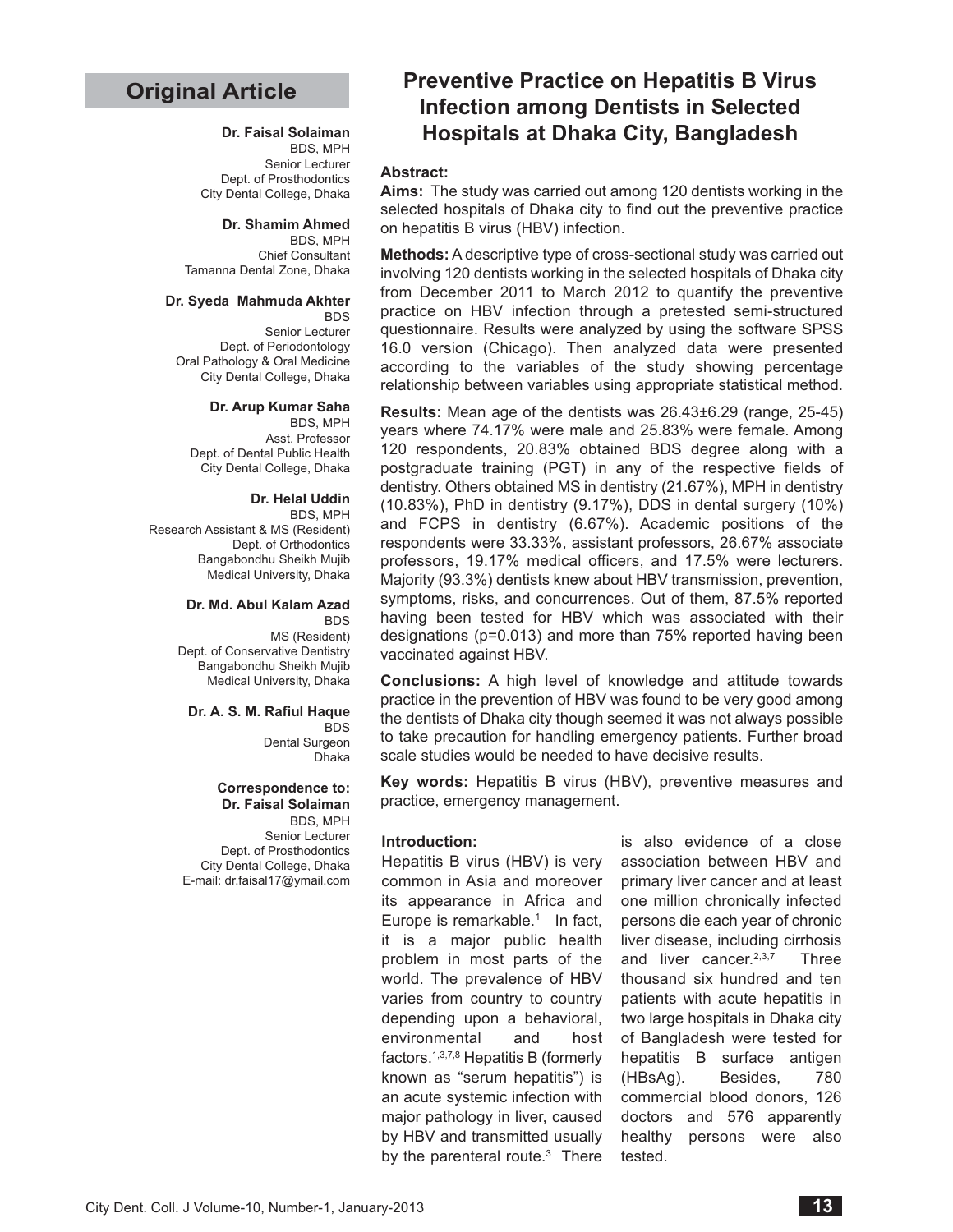Passive haemagglutination technique was applied for this test. Patients with post-transfusion hepatitis and doctors with acute hepatitis showed the highest incidence, being 60% and 65.5%, respectively. HBsAg was detected only in 15.4% of children and 27.2% of adult patients with acute hepatitis.4 The ability of radioimmunoassay for hepatitis B e antigen (HBeAg) to predict infectivity in exposed medical personnel by analyzing 390 samples of sera positive for HBsAg that were implicated in accidental inoculations of known outcome. The radioimmunoassay detected HBeAg or its antibody (anti-HBe) in 91% of the donors' sera. The incidence of hepatitis B was 19% (44 of 234) in recipients of HBeAg-positive sera but was only 2.5% (3 of 121) in recipients of sera positive for anti-HBe, and nil (none of 35) in recipients of sera negative for HBeAg and anti-HBe. The known relation of HBeAg and infectivity was quantified by radioimmunoassay as a risk ratio of 10:1 (HBeAg-positive to HBeAgnegative) for this type of exposure.<sup>5</sup> Workers engaged in direct patient care appear to be at greater risk of both contracting clinical hepatitis and acquiring serologic evidence of hepatitis B infection. Several studies suggested that exposure to blood products, rather than direct patient care per se, is the prime risk factor HBV infection where physicians and nurses in surgical specialties had higher rates of both symptomatic hepatitis and seropositivity than in those in medical specialties. $3-6$  Among physicians, a progression from low to higher seropositivity rate was noted considering physicians with little exposure to blood products, as psychiatrists, (seropositivity rate 3.2%), those with moderate exposure, as internists (7.7%) and those with maximal exposure, as general surgeons (18.4%).<sup>6</sup>

This was the first attempt to observe the knowledge and attitude of the dentists of Dhaka city of Bangladesh towards the preventive practice against the HBV infection.

# **Materials and Methods:**

A descriptive type of cross-sectional study was carried out among 120 dentists who were working in the Bangladesh Institute of Research and Rehabilitation for Diabetes, Endocrine and Metabolic Disorders (BIRDEM), City Dental College Hospital and Pioneer Dental College Hospital of Dhaka city. The dentists were randomly selected and clinical data were recorded from the dentists during the period of December 2011 to March 2012.

## **Inclusion criteria-**

- a) Dentists had clinical experience >3 years.
- b) Male and female.
- c) Who were willing to give consent or participate to fill up the questionnaire.

Exclusion criteria- Dentists who refused to provide informed consent.

## **Statistical Analysis:**

The collected data were edited by checking, rechecking, analyzed by using the software SPSS 17.0 version (Chicago).

## **Results:**

Mean age of the dentists was 26.43±6.29 (range, 25- 45) years where 74.17% were male and 25.83% were female. Among 120 respondents, 20.83% obtained bachelor of dental surgery (BDS) degree along with a postgraduate training (PGT) in any of the respective fields of dentistry. Others obtained master of science (MS) in dentistry (21.67%), master of public health (MPH) in dentistry (10.83%), doctorate (PhD) in dentistry (9.17%), postgraduate diploma (DDS) in dental surgery (10%) and fellow (FCPS) of the college of physicians and surgeons (6.67%). Designations of the respondents were 33.33%, assistant professors, 26.67% associate professors, 19.17% medical officers, and 17.5% were lecturers. Majority (93.3%) dentists knew about HBV transmission, prevention, symptoms, risks, and occurrences. Out of them, 87.5% reported having been tested for HBV which was associated with their affiliations (p=0.013) and more than 75% reported having been vaccinated against HBV.

The Knowledge on possibility to carry HBV by healthy person was 93.3%. They expressed that healthy person may carry HBV and 6.7% told that it would not be possible to carry HBV by healthy person and 37.5% respondents indicated that chronic persistent hepatitis and 80% respondents answered that liver cirrhosis are the consequences of HBV infection. Among them, 77.5% opined that hepatocellular carcinoma is the consequences of HBV infection, 48.3% respondents indicated commercial sex worker as high risk group, 81.7%, Intravenous drug user (IVDU)s, 75%, blood recipient and 73.3% were clinical care provider. The knowledge regarding vaccination were 8.0% told about two doses of vaccine, 11.7% told three doses of vaccine 87.5% told four doses of vaccine. The subject were 87.5% tested their blood for HBsAg and 12.5% had never tested their blood for HBsAg. The knowledge of prevention HBV infection of the respondents were 40% opined that avoid free sex is the preventive measure against HBV followed by 87.5% by screening for HBsAg, 100% by avoid using common syringe, 90% by vaccination and 100% told aseptic measures can prevent HBV infection. In statistical analysis cosidering as dependent variable, it has been found that there were a statistical significant (p=0.013) association between socio-demographic factor (designation of the respondents) preventive practice vaccine taken or not) against HBV infection.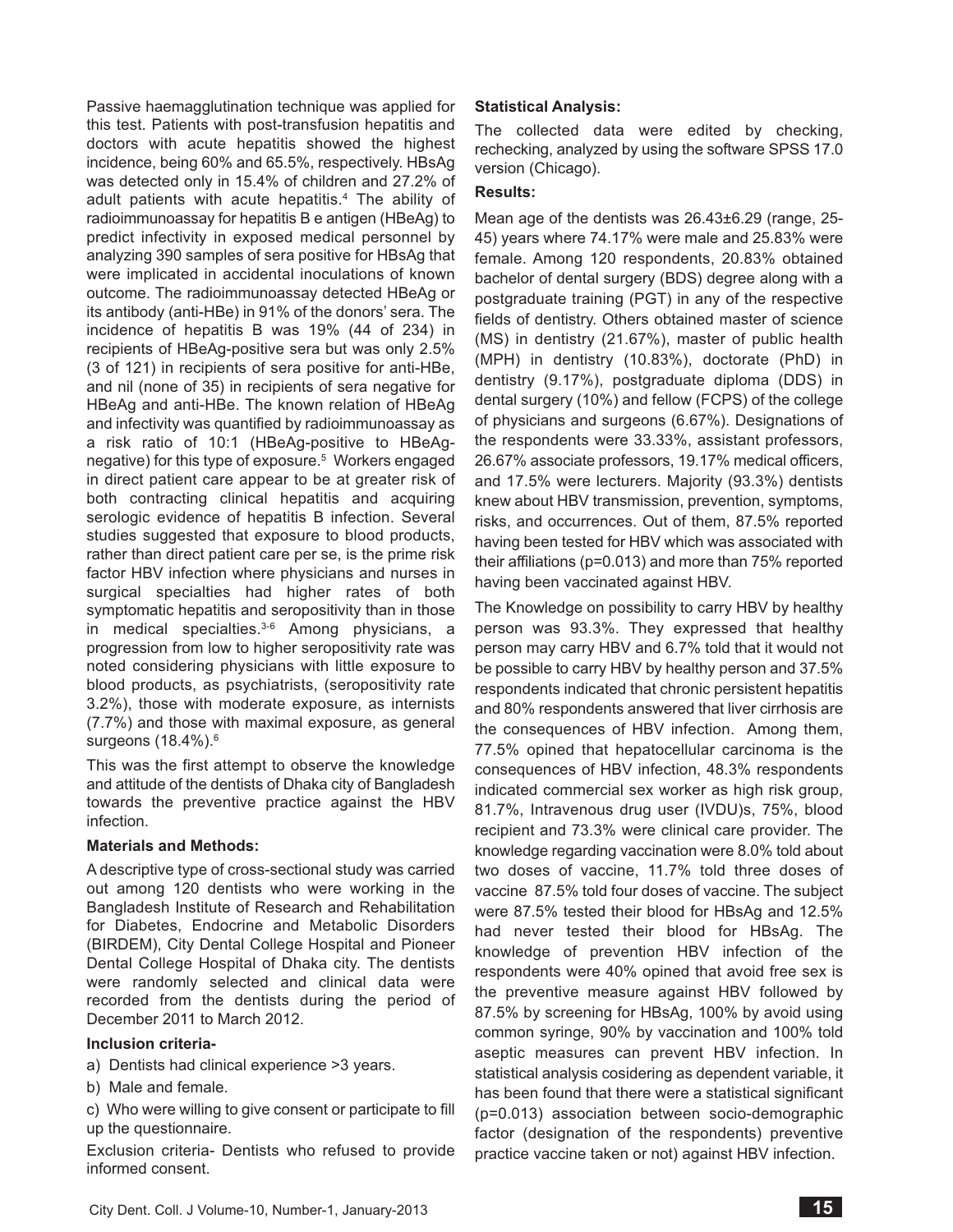## **Table-1: Socio-demographic distribution of the Respondents. (n=120)**

|                    |                            | Frequency      | Percentage |            |       |  |
|--------------------|----------------------------|----------------|------------|------------|-------|--|
| Gender             | Male                       | 89             |            | 74.17      |       |  |
|                    | Female                     | 31             | 25.83      |            |       |  |
|                    | Years                      | Frequency      | Percentage | Mean       | SD    |  |
|                    | $25 - 29$                  | 44             | 36.7       |            |       |  |
|                    | 30-34                      | 42             | 35.0       |            |       |  |
| Age                | 35-39                      | 17             | 14.2       |            |       |  |
|                    | $40 - 44$                  | 15             | 12.5       | 26.43      | ±6.29 |  |
|                    | >45                        | $\overline{2}$ | 1.7        |            |       |  |
|                    |                            |                | Frequency  | Percentage |       |  |
|                    | Lecturer                   |                | 21         | 17.5       |       |  |
| Designation        | <b>Medical Officer</b>     |                | 23         | 19.17      |       |  |
| of                 | <b>Assistant Professor</b> |                | 40         | 33.33      |       |  |
| <b>Respondents</b> | Associate Professor        |                | 32         | 26.67      |       |  |
|                    | Professor                  |                | 4          | 3.33       |       |  |

**Table-2: Distribution of Respondents' knowledge on way of transmitting HBV infection (multiple responses). [n=120]**

| Way of transmission               | Frequency | Percentage |  |
|-----------------------------------|-----------|------------|--|
| Contaminated syringe /needle      | 112       | 93.3       |  |
| Cutting instruments in saloon     | 57        | 47.5       |  |
| Through saliva / other secretions | 65        | 54.2       |  |
| Sexual intercourse                | 101       | 84.2       |  |
| Through placenta                  | 61        | 50.8       |  |
| <b>Blood transfusion</b>          | 103       | 85.8       |  |
| Through tattooing                 | 53        | 44.2       |  |
| Intravenous drug user (IVDU)      | 107       | 89.2       |  |

**Table-3: Distribution of Respondents' knowledge of high risk group of HBV infection (multiple responses). [n=120]**

| High risk group    | Frequency | Percentage |  |
|--------------------|-----------|------------|--|
| <b>S</b> ex worker | 58        | 48.3       |  |
| Injected drug user | 98        | 81.7       |  |
| Blood receiver     | 90        | 75         |  |
| Care giver         | 88        | 73.3       |  |

**Table-4: Distribution of Respondents by knowledge of prevention of HBV infection (multiple responses). [n=120]**

| Preventive measures taken | Frequency | Percentage |  |
|---------------------------|-----------|------------|--|
| Avoid free sex            | 48        | 40         |  |
| Screening for HbsAg       | 105       | 87.5       |  |
| Avoid common syringe      | 120       | 100        |  |
| Vaccination               | 108       | 90         |  |
| Aseptic precaution        | 120       | 100        |  |

**Table-5: Association between socio-demographic factor (designation of the Respondents) preventive practice (Vaccine taken or not) against HBV infection. [n=120]**

|                  | <b>Designation of the Respondents</b> |                    |                        |                        |           | P-value |                  |
|------------------|---------------------------------------|--------------------|------------------------|------------------------|-----------|---------|------------------|
| Vaccine<br>taken | Lecturer                              | Medical<br>Officer | Assistant<br>Professor | Associate<br>Professor | Professor | Total   | $\binom{c^2}{ }$ |
| Yes              | 18                                    | 21                 | 39                     | 27                     | 3         | 108     |                  |
| No               | 3                                     | $\overline{2}$     |                        | 5                      |           | 12      | 0.013            |
| Total            | 21                                    | 23                 | 40                     | 32                     | 4         | 120     |                  |

**Figure-1: Distribution of respondents by last degree obtained. [n=120]**



**Figure-2: Distribution of respondents by their knowledge on symptoms of HBV infection.** 

**[n=120]**



# **Discussion:**

Chronic HBV infection causes liver cancer.<sup>1,3,7</sup> In order to advance HBV and liver cancer awareness and prevention, it is important to identify existing gaps in knowledge and preventive practices among Asian Americans. Therefore, the authors administered a written questionnaire to 199 adults in the Asian-American community of the San Francisco Bay Area, California. Although the majority of adults had at least a college education, knowledge regarding HBV transmission, prevention, symptoms, risks, and occurrences were low. Fewer than 60% reported having been tested for HBV, only 31% reported having been vaccinated against HBV, and only 44% reported having had their children vaccinated.<sup>7</sup>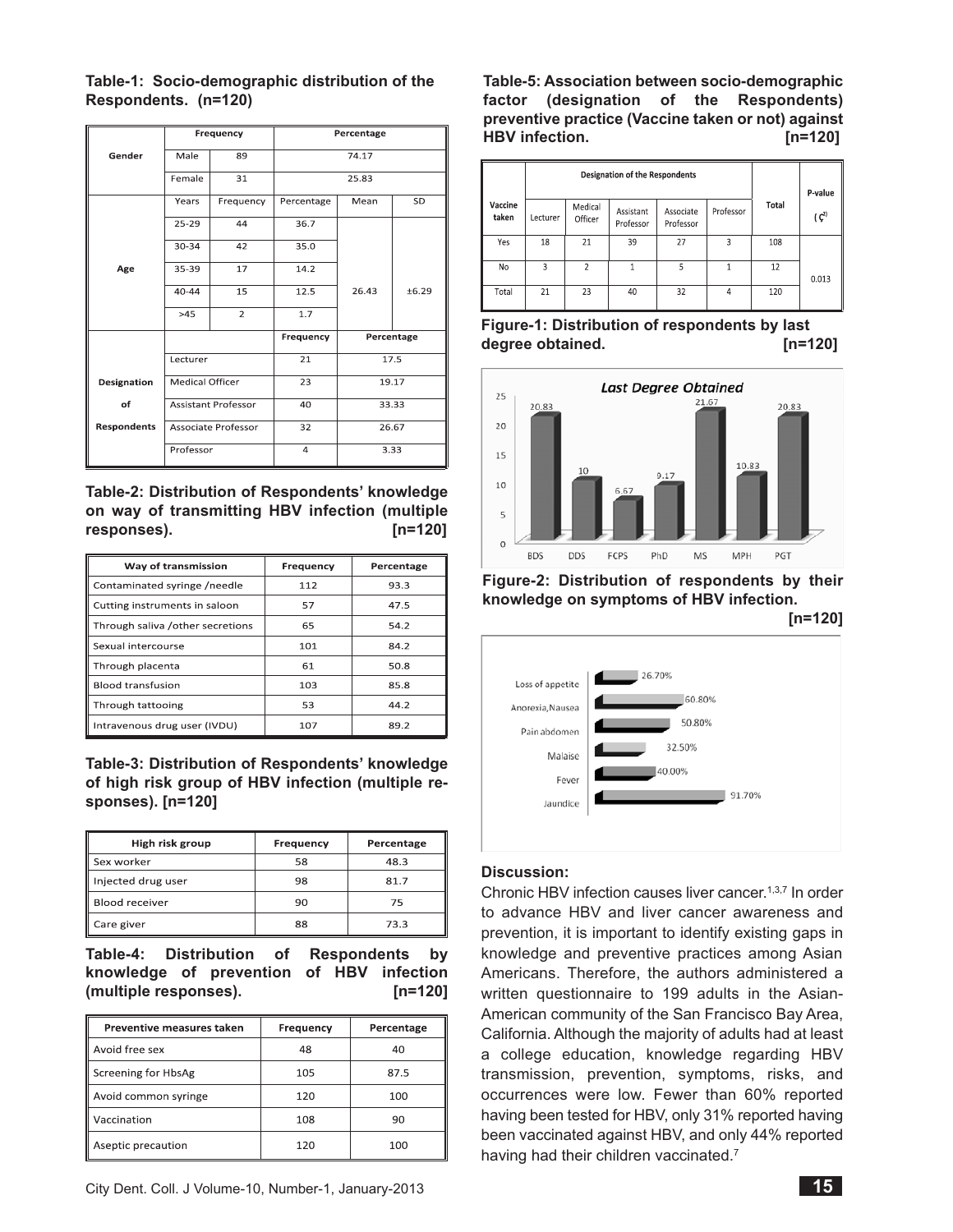Present study showed that 20.83% obtained BDS and PGT, respectively, 21.67% obtained MS, 10.83% MPH, 9.17% PhD, 10% DDS and 6.67% FCPS degrees. Out of 120 respondents, majority (93.3%) dentists knew about HBV transmission, prevention, symptoms, risks, and occurrence. Among them, 87.5% reported having been tested for HBV and more than 75% reported having been vaccinated against HBV. Those with higher designation levels were significantly more likely to have been tested for HBV and to have had their vaccines against HBV infection. This study showed knowledge regarding HBV among dentists was good and preventive practice was associated with increased level of designation of the dentist. This is similar with previously mentioned study.2-4

Present study showed that among 120 dentists, knowledge regarding HBV was good. Here vaccination rate was 87.5%, which was associated with the designations of the dentists (p=0.013). Dentists had the poorest awareness compliance due to inadequate aseptic measure for handling every patient which was similar to the study of Sofola OO, et al. $8$  where knowledge of the HBV infection was inadequate among 159 persons. There was an overall vaccination rate of 40.3%. However, dentists were significantly more likely to be vaccinated (p=0.014). Students had the poorest compliance. 54% of respondents gave reasons suggestive of complacency for non-uptake.<sup>8</sup>

One thousand nine hundred twenty one questionnaires were collected; 312 were from H/S-CWs and 1609 from UPP. The answer rate was 100% for H/S-CWs and 92.7% among the UPP population. Knowledge about HBV and HCV was better for H-CWs compared to S-CWs. For HBV, route of transmission was the best known field (85.2% of right answers) and use of blood sample screening was the least known field (54.2%). Vaccination was advanced by 50.6% of H/S-CWs.9 Present study showed that knowledge about HBV was good. Knowledge about causative agent, route of transmission by contaminated syringe /needle, avoid using common syringe /needle, taking vaccine against HBV ideal age of vaccination was the best field (100% of right answers) healthy carrier is burden to the society was the least known field (30%). This finding was similar with previous findings.<sup>9</sup>

Another study was conducted to observe the knowledge, attitude and practices among health care workers on needle-stick injuries in Saudi Arabia. Of the 70 health care workers, 47(67%) were females, 65(93%) were aged between 30 to 50 years (mean 38.7±6.6 years), and 46(66%) were nurses in the wards. Forty-eight (69%) of the subjects had been

working as health care workers for 10-20 years, 54% have been working in Saudi Arabia for 5-10 years. All the subjects were negative for HBsAg, anti-HCV and anti-HIV. Also, 59 subjects (84%) had been vaccinated against HBV, while 11 (16%) had neither been vaccinated or investigated for immunity to past exposure. Of the 59 subjects, only 6 (10%) had been tested for anti-HBs antibodies after HBV vaccination to check their response.10 Present study showed that most of the dentists were found 36.7% age ranged from 25-29 years. The reminders 35% of respondents were aged 30-34 years, 14.2% were aged 35-39 years, 12.5% were aged 40-44 years and 1.7% of the respondent age ranged more than 45 years with the mean age 26.43±6.29. Out of 120 respondents 74.17% were male and 25.83% were female. Among them, 87.5% respondents screened for HBsAg and 105 subjects (87.5%) had been vaccinated against HBV infection, while 15 (12.5%) had never vaccinated. This is almost similar with previous study.10

One hundred twenty two vaccinators were interviewed. About 80% were male and 20% were female. Forty three percent had intermediate, 27% matriculate, 23% graduate and 4.9% postgraduate education. Majority (95%) mentioned that liver is affected by HBV. Only 64% responded that a virus is the cause. Regarding transmission of HBV, 47% mentioned infected blood transfusion, 50% contaminated needles, 25% unsterilized instruments and only 22% mentioned sexual contact. It is diagnosed clinically and by laboratory according to 22% and 76% respondents, respectively. Among them, 65% mentioned that it would be curable and 38.5% said it would be preventable. Vaccination, use of disposable syringes, use of sterilized instruments and practicing safe sex can prevent HBV infection according to 34%, 30%, 13% and 6.5% vaccinators, respectively.<sup>11</sup> Present study showed that among 120 dentists, majority (80%) mentioned that liver cirrhosis would occur from HBV infection. Hundred (100)% opined that HBV was the cause. Regarding transmission of HBV, most of the respondents gave multiple answers. Ninety three (93.3)% answered in favor of contaminated syringe /needle followed by 47.5% was through cutting instruments in saloon, 54.2%, through saliva or secretion of infected person, 84.2% through sexual intercourse, 50.8%, through placenta, 85.8%, through blood transfusion, 44.2%, through tattooing and 89.2%, through common needle sharing among IVDU. Taking aseptic precautions, avoid common syringe /needle, vaccination, HBsAg screening and avoid free sex can prevent HBV infection according to 100%, 100%, 90%, 87.5% and 40% nurses, respectively. This was also similar type of findings of the previous studies.<sup>10,11</sup>